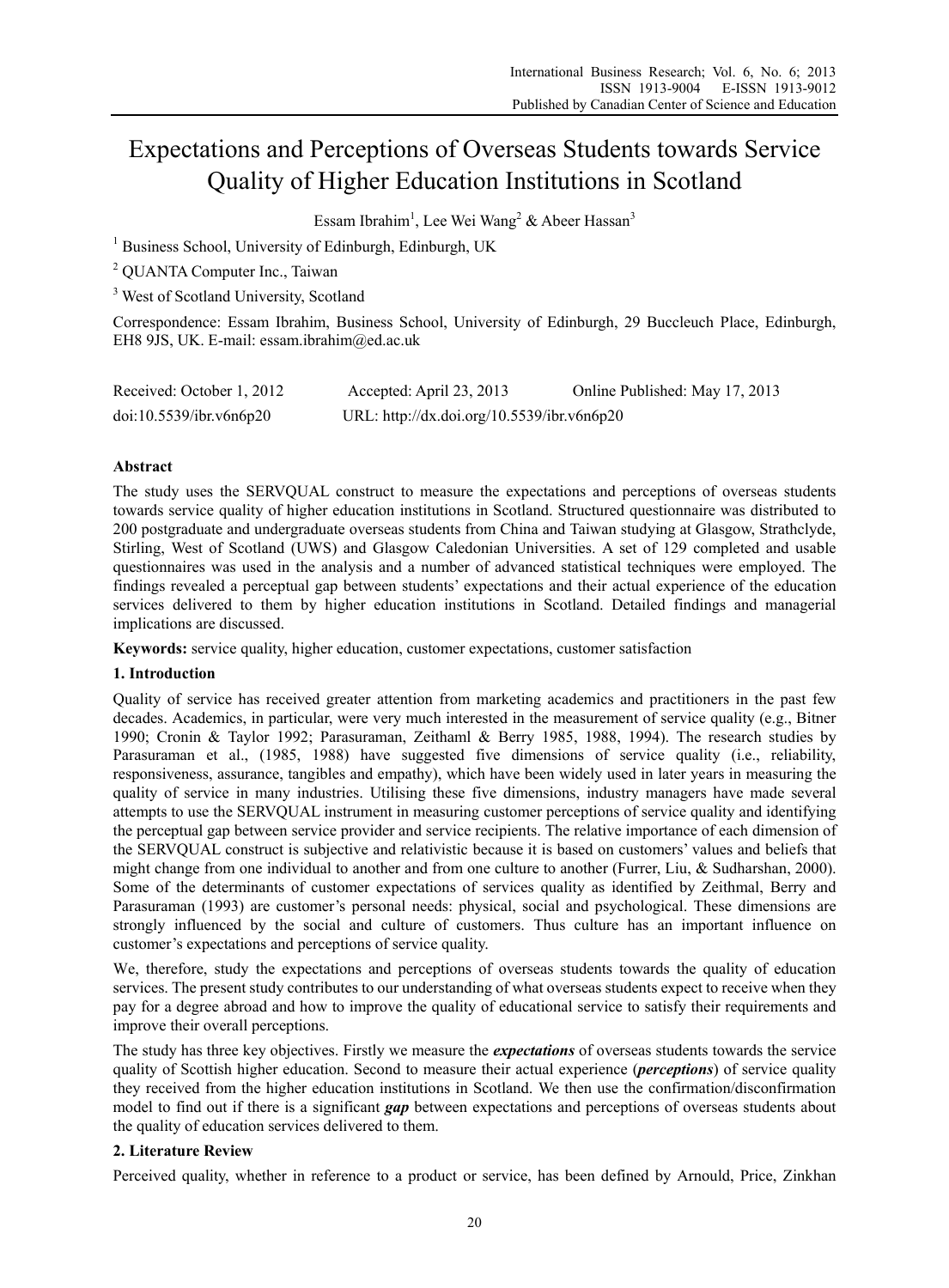(2002) as "the consumer's evaluative judgment about an entity's overall excellence or superiority in providing desired benefit" (p742). Coulthard (2004) defined perceived quality as "the consumers' judgment about an entity's overall excellence or superiority, which can be viewed as distinct from objective quality in as much as it is a form of attitude, related in part to satisfaction, and resulting from a comparison of expectations with perceptions of performance" (p480).

Research by Lehtinen and Lehtinen (1982) and Parasuraman, Zeithaml and Berry (1985) note that the quality of service, as perceived by the consumers, originates from a comparison of what consumers believe about company's offerings (i.e. their perceptions) and their expectations of what the companies ought to offer. Parasuraman et al. (1985) created the SERVQUAL construct as a multiple-item scale for measuring customers' perceptions of service quality. In their subsequent paper (1988) they reduced the original 10-dimension construct to five dimensions model to include tangibility, reliability, responsiveness, assurance and empathy. They designed an instrument of 22 items to measure consumer's expectations and perceptions of the five dimensions, where each dimension was represented by four or five statements.

## *2.1 SERVQUAL Application in Higher Education Sector*

Seymour (1992) used the SERVQUAL model to measure service quality of US education institutions from student perspectives. Similarly, Ruby (1996) employed the five dimensions of SERVQUAL to examine students' satisfaction in the USA. Tomkovick, Alkhatib, Baradwaj and Jones (1996) have implemented the model to assess quality of service quality as perceived by non-USA students attending USA business schools. Away from USA, Soutar, McNeil and Lim (1996) examined foreign students' perceptions of service quality delivered by a number of Australian educational institutions. Scoutar and McNeil (1996) conducted another study in Australia to measure service quality from two different perspectives of teaching and administration employees. Suba (1997) conducted a survey into elementary schools to assess expectation and satisfaction factors with the quality of education service provided to students. The construct of Suba (1997), while used Parasuraman et al. (1985) SERVQUAL model, it was revised to include dimensions such as physical attributes, importance of personal demand, teaching, community participation and learning outcome. Kerlin (2000) used a revised version of the model to measure the quality of service process of student educational support systems at the Everett Community College in Washington (USA).

In comparison to the USA, there seems to be a limited number of studies that has been undertaken in the UK to measure service quality of higher education institutions. For example, Hill (1997) developed a longitudinal study in the 1990s targeting accounting undergraduates at a provincial British university, and found that some service dimensions were crucial to the successful completion for many students. Aldridge and Rowley (1998) conducted a study to examine students' satisfaction of the educational services delivered at the University of Central England. Focus group methodology was used to inform the design of a questionnaire to measure undergraduate student's perceptions. Students' expectations were not examined in this study. In a study by Cuthbert (1996) it was suggested that the various elements of service quality should be revised by course directors to develop a specific construct for higher education. A modified version of the SERVQUAL model was tested on a sample of students at Manchester Metropolitan University and the result showed that the mean of perceptions of each dimension surpasses that of expectations except for tangibles.

#### *2.2 Service Performance and Criticism against SERVQUAL*

Churchill, Brown and Peter (1993) argue against the validity of SERVQUAL claiming that the construct is only supported by little empirical/theoretical evidence and that the scale failed to gain discriminant validity from its components. In addition, Cronin and Taylor (1992) believe that the SERVPERF, an un-weighted performance-based scale, can provide better results when measuring service quality compared to SERVQUAL. Although the debate between supporters of SERVQUAL and SERVPERF has lasted for a long period of time, the SERVQUAL is still the most practical model for measuring service quality (Cuthbert, 1996; Buttle, 1995). However, it should be noted that the use of SERVQUAL construct in measuring service quality of education seemed to employ the model in measuring single phenomenon; either students expectations or satisfaction, but not the two. The measurement of both to identify the perceptual gap from the students' view seems to have received little attention in service marketing research.

#### **3. Methodology**

#### *3.1 Scale Measurement*

The questionnaire of the present study was developed based on Parasuraman et al. (1994) SERVQUAL five dimensions model, and was divided into three sections. While section one was designed to measure overseas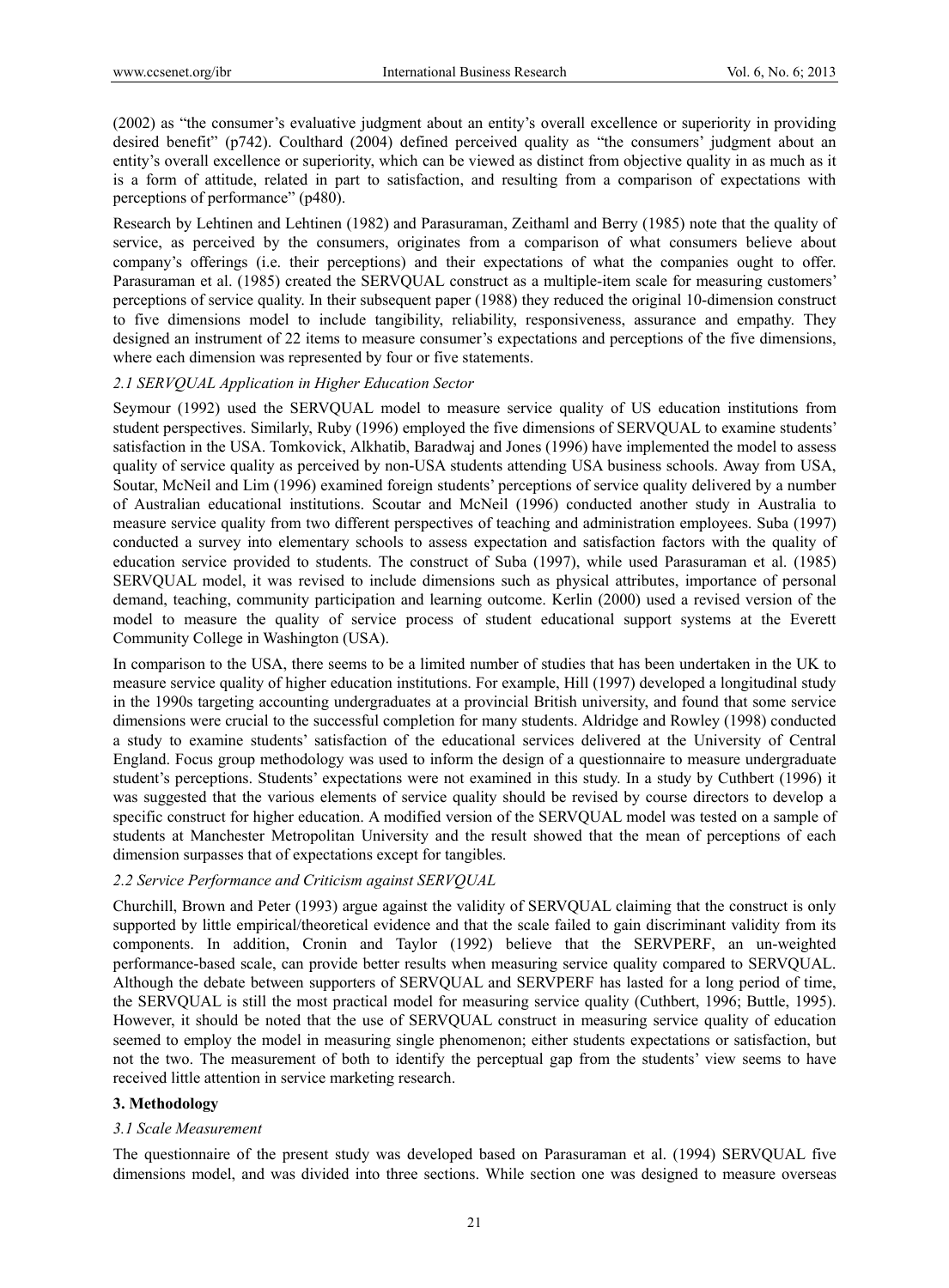students' *expectations* of Scottish higher education services, section two was to measure students' *perceptions* of the services delivered to them. Finally section three aimed at collecting some personal information from respondents. We used Hoffman and Bateson's (1997) questionnaire template of service quality measurement to operationalise our service quality variables with some adjustment to make it applicable to higher education service. We measured students' expectations and perceptions in this study using 22-items for each measurement where respondents were asked to circle the category that best matched their opinion (Centeno, Harker, Ibrahim  $\&$ Wang, 2008). Similar to Hill (1997) in using the 'perceived importance' as an indicator of expectations, we used the 5-point Likert scale of 'very important – very unimportant' to measure expectations.

#### *3.2 Sample*

According to the Scottish Higher Education Funding Council (SHEFC), around 15% of higher education students in Scotland are from countries outside the UK (*Baseline report, International students and links, 2005*). The report revealed that China has the third largest population of overseas students studying in Scotland. It was reported that the number of Chinese students in the UK has almost doubled in the past decade. It was also revealed that the number of Taiwanese students coming to study in Scotland has risen dramatically in past years to contribute some to the Scottish economy. Based on the above, we choose to conduct our survey with a sample from overseas Chinese and Taiwanese students studying in the Scottish Universities. The sample size for this research was calculated using Malhotra's (2004) formula:

$$
n = \frac{\pi (1 - \pi) z^2}{D^2}
$$

The calculation of the above formula, with 95% confidence level, revealed that the required sample size for this research was 200.0754. Therefore, 200 questionnaires were distributed to overseas Chinese and Taiwanese students attending Strathclyde, Glasgow, Stirling, Glasgow Caledonian and UWS universities. We could not access the official list of overseas students in Registry offices at the five universities because of data protection laws. We were only able to obtain the total number of overseas students at each university, therefore we implemented proportional stratified sampling procedure (Kumar, Aaker & Day, 2002). Since the sample size identified in this research was 200 respondents, a 13.661% directly proportional stratified sample size was employed. A set of 129 completed and usable questionnaires were used. The detailed sample groups and sub-group are illustrated in Table 1.

The questionnaire was pre-tested with a group of 10 Chinese and Taiwanese students who commented positively on most of the questions, but suggested minor changes to few questions (e.g., Q.13, 20 and 22). Their comments were taken into account and the questionnaire was refined in terms of wording, layout and style before launching the survey. *Snowballing* was our method of data collection from the few contacts we have at the chosen universities.

A number of statistical techniques were used in the analysis to: (a) measure the reliability of the scale-items, (b) examine students' expectations, perceptions and SERVAUAL gap, and (c) test the study hypothesis. We defined the null (*H0*) and alternate (*H1*) hypothesis as follows:

*"NO significant difference between the mean scores for overseas students' expectations and perceptions of service quality of specific items".* 

*"There is significant difference between the mean score for overseas students' expectations and perceptions of service quality of specific items".* 

#### **4. Findings and Discussion**

The objectives of this study were to measure overseas students' expectations and perceptions towards the service quality of Scottish higher education institutions and to gain further insight into the overall service quality using the SERVQUAL confirmation/disconfirmation model. Our sample comprised of 45 students from Strathclyde, 31 from Glasgow, 27 from Sterling, 14 from UWS and 12 from Glasgow Caledonian Universities. Table 1 below provides a brief descriptive analysis of the demographic characteristics of the sample.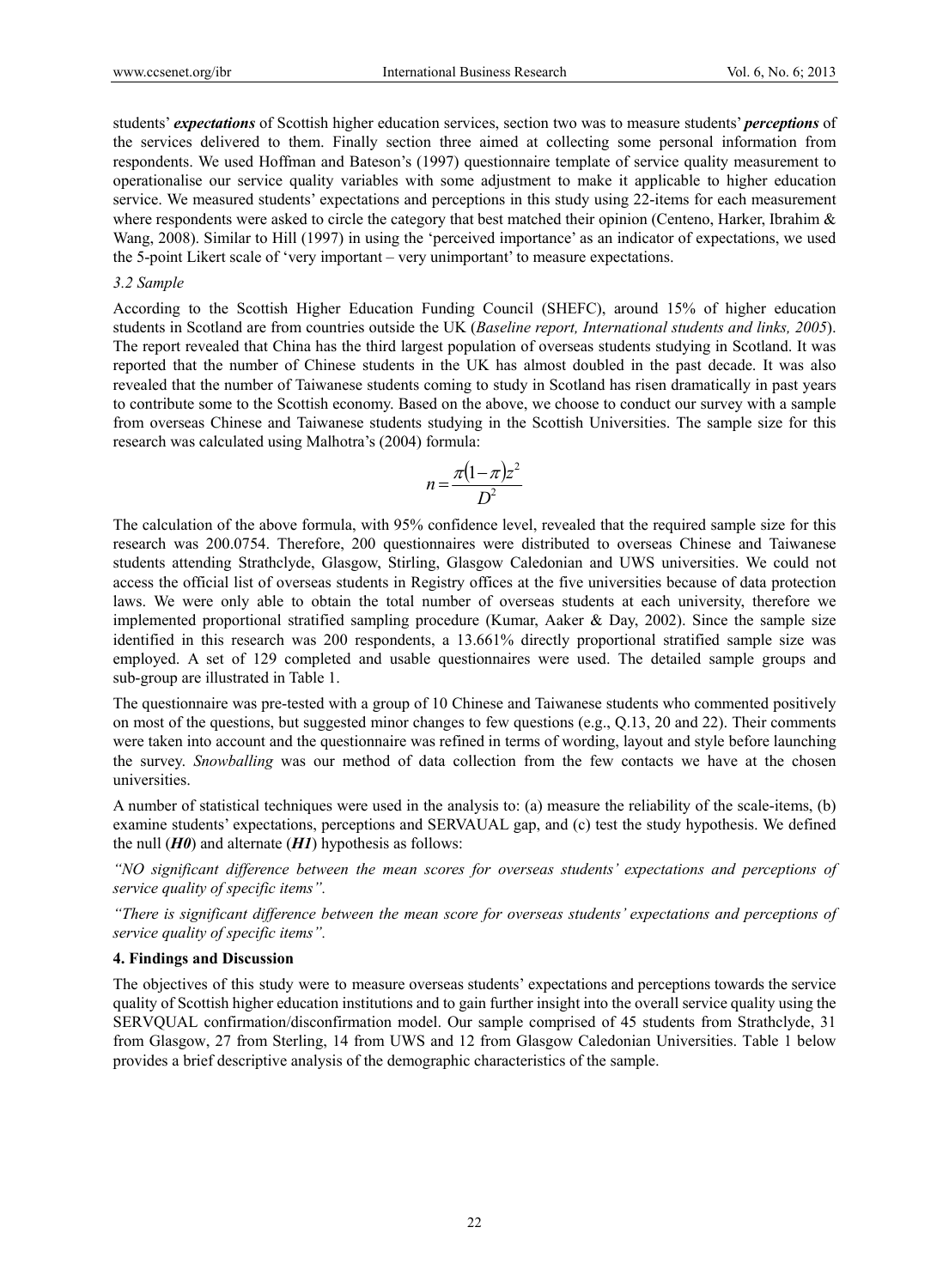| Characteristics                                |            |                                 | Number                  | Percentage (%)   |
|------------------------------------------------|------------|---------------------------------|-------------------------|------------------|
| Institute                                      | Group size | 13.661% proportional stratified |                         |                  |
|                                                |            | sample size                     |                         |                  |
| Strathclyde                                    | 327        | 44.67 (45)                      | 45                      | 34.9             |
| Glasgow                                        | 527        | 71.99 (72)                      | 31                      | 24.0             |
| Stirling                                       | 251        | 34.28 (34)                      | 27                      | 20.9             |
| West of Scotland (UWS)                         | 276        | 37.7(38)                        | 14                      | 10.9             |
| Glasgow Caledonian                             | 83         | 11.33(11)                       | 12                      | 9.3              |
| <b>Total</b>                                   | 1464       | 199.97 (200)                    | 129                     | 100%             |
| Gender                                         |            |                                 |                         |                  |
| Male                                           |            |                                 | 45                      | 34.8             |
| Female                                         |            |                                 | 84                      | 65.1             |
| <b>Nationality</b>                             |            |                                 |                         |                  |
| China                                          |            |                                 | 51                      | 39.5             |
| Taiwan                                         |            |                                 | 78                      | 60.4             |
| <b>Degree</b>                                  |            |                                 |                         |                  |
| Postgraduate                                   |            |                                 | 122                     | 94.5             |
| Undergraduate                                  |            |                                 | $\overline{7}$          | 5.42             |
| Range of age                                   |            |                                 |                         |                  |
| Under 18                                       |            |                                 | $\boldsymbol{0}$        | $\boldsymbol{0}$ |
| 18-21                                          |            |                                 | 6                       | 4.65             |
| $22 - 25$                                      |            |                                 | 51                      | 39.5             |
| 26-29                                          |            |                                 | 43                      | 33.3             |
| $30 - 33$                                      |            |                                 | 23                      | 17.8             |
| 34 and above                                   |            |                                 | 6                       | 4.65             |
| <b>Subjects</b>                                |            |                                 |                         |                  |
| Accountancy & Finance                          |            |                                 | 8                       | 6.2              |
| Aeronautical & Manufacturing Engineering       |            |                                 | $\mathbf{1}$            | 0.77             |
| Art & Design                                   |            |                                 | $\mathbf{1}$            | 0.77             |
| <b>Business Studies</b>                        |            |                                 | 69                      | 53.4             |
| Chemistry                                      |            |                                 | $\mathbf{1}$            | 0.77             |
| Communication & Media                          |            |                                 | 3                       | 2.32             |
| Computer Science                               |            |                                 | 3                       | 2.32             |
| Economics                                      |            |                                 | $\overline{\mathbf{4}}$ | 3.1              |
| Education                                      |            |                                 | $\overline{c}$          | 1.55             |
| <b>Electrical Engineering</b>                  |            |                                 | $\overline{c}$          | 1.55             |
| Hotel and Hospitality                          |            |                                 | $\overline{7}$          | 5.42             |
| Linguistics                                    |            |                                 | $\overline{c}$          | 1.55             |
| Medicine (and other Medicine related subjects) |            |                                 | 6                       | 4.65             |
| Politics                                       |            |                                 | $\mathbf{1}$            | 0.77             |
| Psychology                                     |            |                                 | $\overline{c}$          | 1.55             |
| Pharmacology                                   |            |                                 | $\boldsymbol{0}$        | $\boldsymbol{0}$ |
| Others                                         |            |                                 | 17                      | 13.1             |

#### Table 1. Descriptive analysis of the sample

#### *4.1 Reliability Analysis*

Reliability analysis measures the degree to which scale-items are reliable to generate consistent results (Kumar, 2002; Zikmund, 1997). We used Alpha Cronbach (**α)**, which examines the extent to which a set of items can be trusted in measuring a single latent variable (Guilford, 1978). The reliability test for the "expectations" 22-items indicated that the estimated '**α**' for four dimensions (i.e., tangibility, reliability, assurance and empathy) fall within the range of 0.7-0.9, while the estimated '**α'** of the responsiveness was at 0.66. On the other hand, the reliability test for the "perceptions" items indicated that the three dimensions of responsiveness, reliability and assurance have estimated '**α**' falling in the range 0.8181-0.814, while the '**α**' of tangibility and empathy dimensions were in the range of 0.60-0.70. The test revealed that the scale-items used in this research were reliable (see Table 2A & 2B).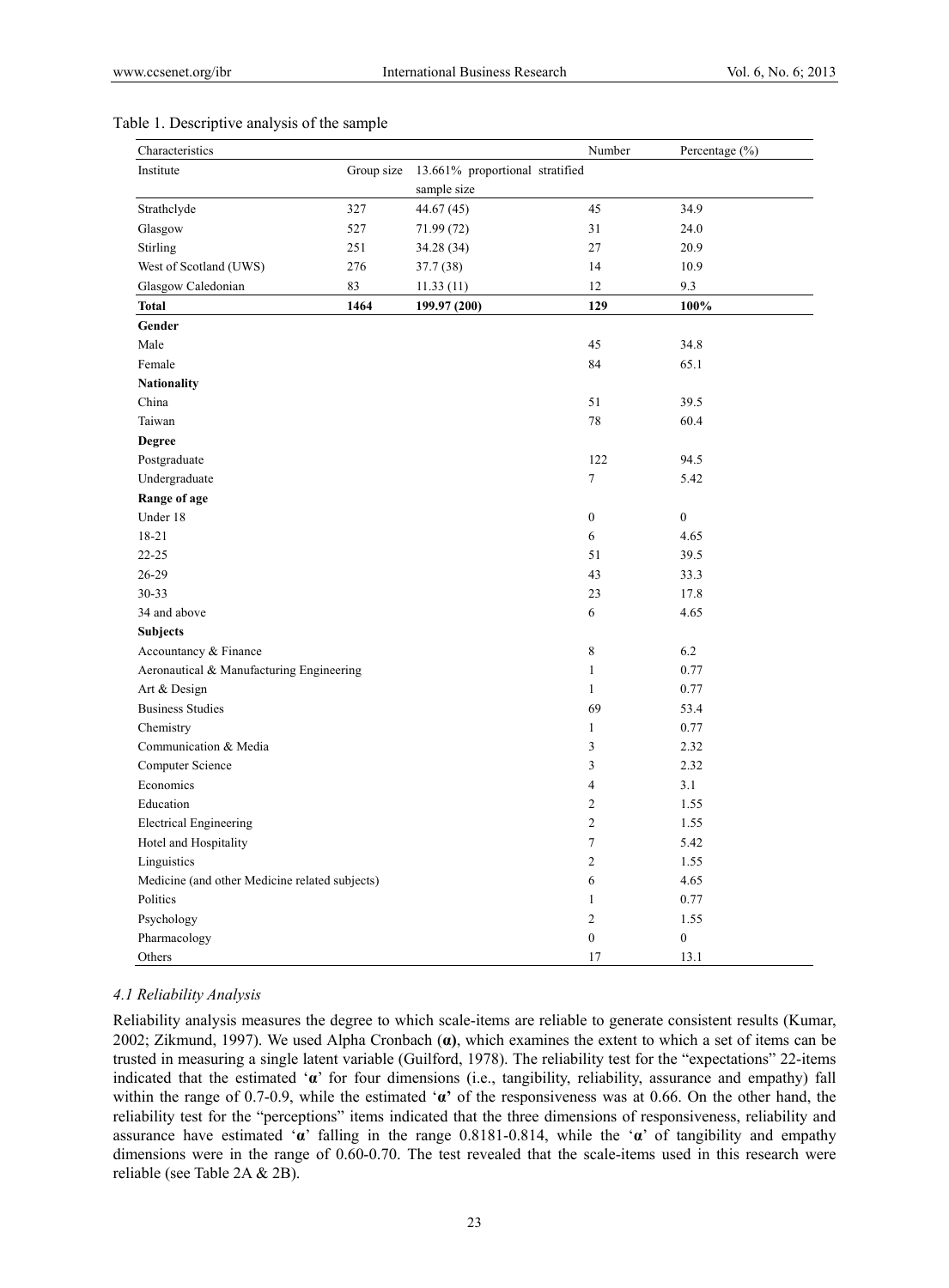| Dimension         |     | Question SERVQUAL measurement items                                                                         |          |  |  |  |  |
|-------------------|-----|-------------------------------------------------------------------------------------------------------------|----------|--|--|--|--|
|                   | No. |                                                                                                             | $\alpha$ |  |  |  |  |
| Tangibility       | 1   | Use of advanced and modern teaching and IT facilities                                                       | 0.7131   |  |  |  |  |
|                   | 2   | Appealing physical appearance of buildings and class rooms                                                  |          |  |  |  |  |
|                   | 3   | Faculty and other staff are of professional character                                                       |          |  |  |  |  |
|                   | 4   | Interesting and easy to understand learning materials                                                       |          |  |  |  |  |
| Reliability       | 5   | Fair and consistent assessment of students work                                                             | 0.804    |  |  |  |  |
|                   | 6   | Sincere intention in resolving students problems and concerns                                               |          |  |  |  |  |
|                   | 7   | Fulfilling students' requirements at the right time                                                         |          |  |  |  |  |
|                   | 8   | Fulfilling previous commitments/promises to students                                                        |          |  |  |  |  |
|                   | 9   | Promoting error-free records and documentations                                                             |          |  |  |  |  |
| Responsiveness 10 |     | Provision of accurate information re educational services e.g., timetable, meetings and events, 0.6633      |          |  |  |  |  |
|                   |     | assignment/exam result, etc.                                                                                |          |  |  |  |  |
|                   | 11  | Provision of prompt response/feedback to students                                                           |          |  |  |  |  |
|                   | 12  | Willingness to provide academic assistance/help to students                                                 |          |  |  |  |  |
|                   | 13  | Willingness to help students improving their personal and communications skills                             |          |  |  |  |  |
| 14<br>Assurance   |     | Provision of professional skills required for good academic performance and for future employment           | 0.8248   |  |  |  |  |
|                   | 15  | Money spent on the degree should reflect quality of education service offered                               |          |  |  |  |  |
|                   | 16  | Wide provision of various support services to foreign students                                              |          |  |  |  |  |
|                   | 17  | Academics are knowledgeable on students subject of study                                                    |          |  |  |  |  |
| Empathy           | 18  | Staff understand the range of specific challenges facing foreign students                                   | 0.8361   |  |  |  |  |
|                   | 19  | University opening hours are convenient and well publicized                                                 |          |  |  |  |  |
|                   | 20  | Provision of emergency services to foreign students                                                         |          |  |  |  |  |
|                   | 21  | Provision of tailored advice to foreign students upon arrival on matters inside and outside university life |          |  |  |  |  |
|                   | 22  | Good understanding of foreign students' specific needs                                                      |          |  |  |  |  |

Table 2A. Reliability analysis for expectation items

# Table 2B. Reliability analysis for perception items

| Dimension         |     | Question SERVQUAL measurement items                                                                        |        |  |  |  |
|-------------------|-----|------------------------------------------------------------------------------------------------------------|--------|--|--|--|
|                   | No. |                                                                                                            |        |  |  |  |
| Tangibility       | 1   | My university has advanced and modern teaching and IT facilities                                           | 0.6461 |  |  |  |
|                   | 2   | My university has appealing physical appearance of buildings and class rooms                               |        |  |  |  |
|                   | 3   | Faculty and other staff at my university are of professional character                                     |        |  |  |  |
|                   | 4   | My university provides interesting and easy to understand learning materials                               |        |  |  |  |
| Reliability       | 5   | Academics provide fair and consistent assessment to students work                                          | 0.8181 |  |  |  |
|                   | 6   | My university shows sincere intention in resolving students problems and concerns                          |        |  |  |  |
|                   | 7   | My university fulfils students' requirements at the right time                                             |        |  |  |  |
|                   | 8   | My university fulfils its commitments/promises to students                                                 |        |  |  |  |
|                   | 9   | My university promotes error-free records and documentations                                               |        |  |  |  |
| Responsiveness 10 |     | My university provides accurate information re educational services e.g., timetable, meetings and 0.8073   |        |  |  |  |
|                   |     | events, assignment/exam result, etc                                                                        |        |  |  |  |
|                   | 11  | My university provides prompt response/feedback to students                                                |        |  |  |  |
|                   | 12  | Staff at my university are willing to provide academic assistance to students when needed                  |        |  |  |  |
|                   | 13  | Staff at my university are willing to help students improving their personal and communications skills     |        |  |  |  |
| Assurance         | 14  | Students are given the professional skills they require for good academic performance and for future 0.814 |        |  |  |  |
|                   |     | employment                                                                                                 |        |  |  |  |
|                   | 15  | I am confident that the money I spent on the degree worth the quality of education service offered         |        |  |  |  |
|                   | 16  | My university offers various support services to foreign students                                          |        |  |  |  |
|                   | 17  | Academics at my university are knowledgeable on students subject of study                                  |        |  |  |  |
| Empathy           | 18  | Staff at my university understand the range of specific challenges facing foreign students                 | 0.6036 |  |  |  |
|                   | 19  | My university has convenient opening hours which are well publicized                                       |        |  |  |  |
|                   | 20  | My university provides emergency services to foreign students                                              |        |  |  |  |
|                   | 21  | My university gives tailored advice to foreign students upon arrival on matters inside and outside         |        |  |  |  |
|                   |     | university life                                                                                            |        |  |  |  |
|                   | 22  | Staff at my university understand the specific needs of foreign students                                   |        |  |  |  |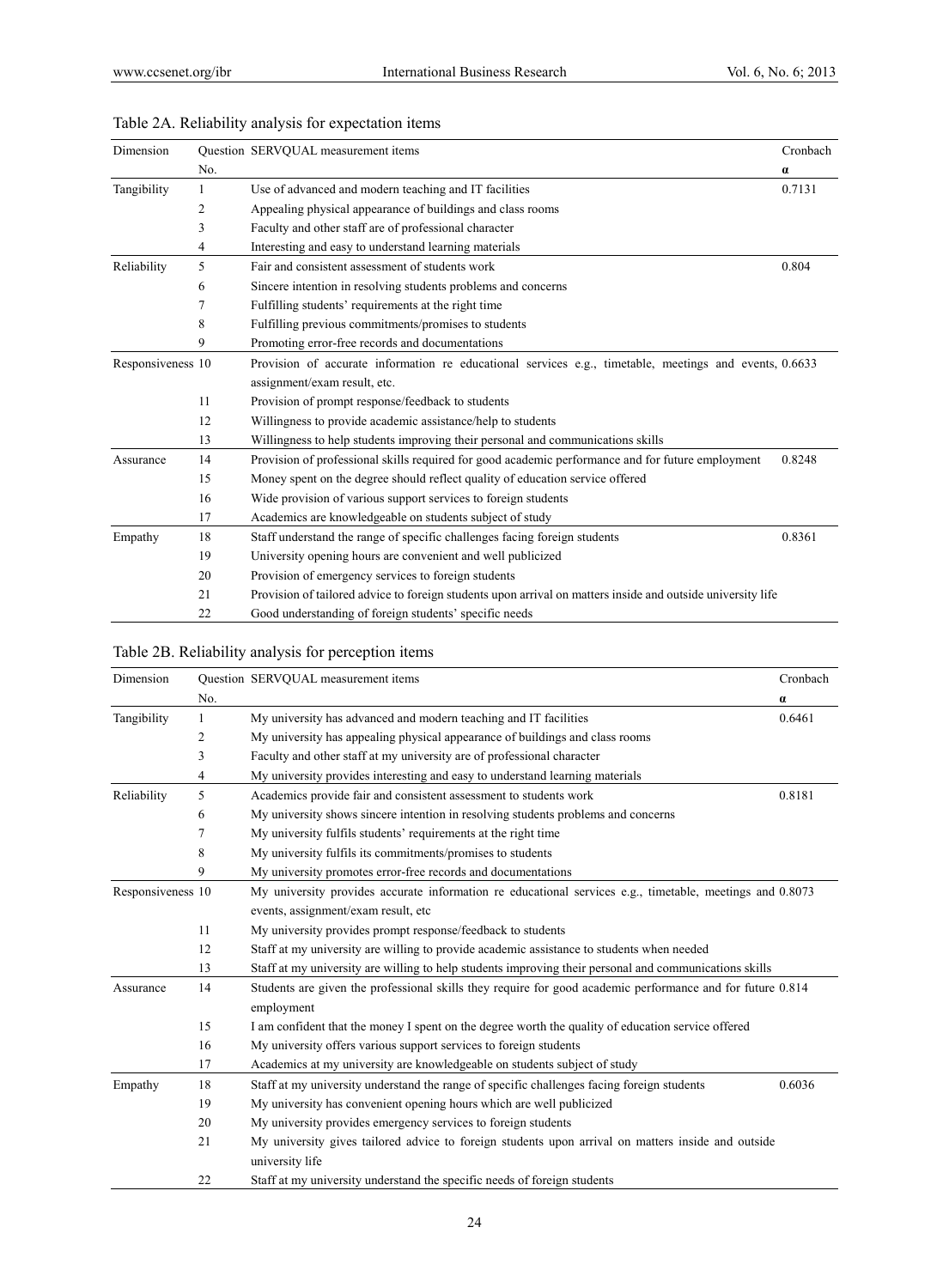We measured overseas students' expectations on a 5-point Likert scale where respondents have been asked to indicate the degree of importance of the 22 expectations statements. The mean scores were ranked from high to low as shown in Table 3. Overseas students perceived the following five items as highly important in shaping their expectations of service quality of higher education institutions:

- staff (academic and admin) must be willing to assist/help students (Responsiveness);
- university must be keen to resolve students' problems and concerns (Reliability);
- academics must be fair and consistent when assessing student material (Reliability);
- academics must be knowledgeable on students' subject of study (Assurance);
- tuition fee must reflect quality of all services in the institution (Assurance).

The above results were generally consistent with SHEFC's report where 58% of overseas students expect to be given personal help, learning support and guidance from academic and non-academic staff. This corresponds to the claim by Furrer, Liu, and Sudharshan (2000) that students from different cultures may have different views when evaluating the service offered to them. However when it comes to the reliability and responsibility of staff, all students seem to have same attitude towards them. The results of this study help the higher education institutions in Scotland to pay particular attention to those attributes perceived by students as of highest importance.

| Dimension      |                | <b>Ouestion</b> SERVOUAL measurement items                                                       | Mean           | Rank |
|----------------|----------------|--------------------------------------------------------------------------------------------------|----------------|------|
|                | No.            |                                                                                                  | (Expectations) |      |
| Tangibility    | 1              | Use of advanced and modern teaching and IT facilities                                            | 4.0155         | 8    |
|                | $\overline{c}$ | Appealing physical appearance of buildings and class rooms                                       | 3.4341         | 21   |
|                | 3              | Faculty and other staff are of professional character                                            | 2.9922         | 22   |
|                | 4              | Interesting and easy to understand learning materials                                            | 3.7209         | 18   |
| Reliability    | 5              | Fair and consistent assessment of students work                                                  | 4.2093         | 3    |
|                | 6              | Sincere intention in resolving students problems and concerns                                    | 4.2248         | 2    |
|                | 7              | Fulfilling students' requirements at the right time                                              | 3.8527         | 16   |
|                | 8              | Fulfilling previous commitments/promises to students                                             | 3.9845         | 9    |
|                | 9              | Promoting error-free records and documentations                                                  | 3.7442         | 17   |
| Responsiveness | 10             | Provision of accurate information re educational services e.g., timetable, meetings and $3.6667$ |                | 20   |
|                |                | events, assignment/exam result, etc                                                              |                |      |
|                | 11             | Provision of prompt response/feedback to students                                                | 3.969          | 11   |
|                | 12             | Willingness to provide academic assistance/help to students                                      | 4.6124         | 1    |
|                | 13             | Willingness to help students improving their personal and communications skills                  | 3.9457         | 13   |
| Assurance      | 14             | Provision of professional skills required for good academic performance and for future 3.9767    |                | 10   |
|                |                | employment                                                                                       |                |      |
|                | 15             | Money spent on the degree should reflect quality of education service offered                    | 4.2093         | 4    |
|                | 16             | Wide provision of various support services to foreign students                                   | 4.0543         | 7    |
|                | 17             | Academics are knowledgeable on students subject of study                                         | 4.1163         | 5    |
| Empathy        | 18             | Staff understand the range of specific challenges facing foreign students                        | 3.9457         | 14   |
|                | 19             | University opening hours are convenient and well publicized                                      | 3.938          | 15   |
|                | 20             | Provision of emergency services to foreign students                                              | 4.0853         | 6    |
|                | 21             | Provision of tailored advice to foreign students upon arrival on matters inside and 3.969        |                | 12   |
|                |                | outside university life                                                                          |                |      |
|                | 22             | Good understanding of foreign students' specific needs                                           | 3.7054         | 19   |

Table 3. Mean and rank of overseas students' expectations

We measured the perceptions of overseas students using 22-statements on a 5-point Likert scale where respondents have been asked to indicate the extent to which they agree/disagree with each statement. We ranked the mean scores of the 22-items from high to low and found the following 5 attributes to be perfectly performed by universities in Scotland as perceived by overseas students (see Table 4):

- university opening hours are convenient to students and well publicised (Empathy);

- academics at my university are of professional character (Tangibility);
- my university has advanced and modern facilities available for students' use (Tangibility);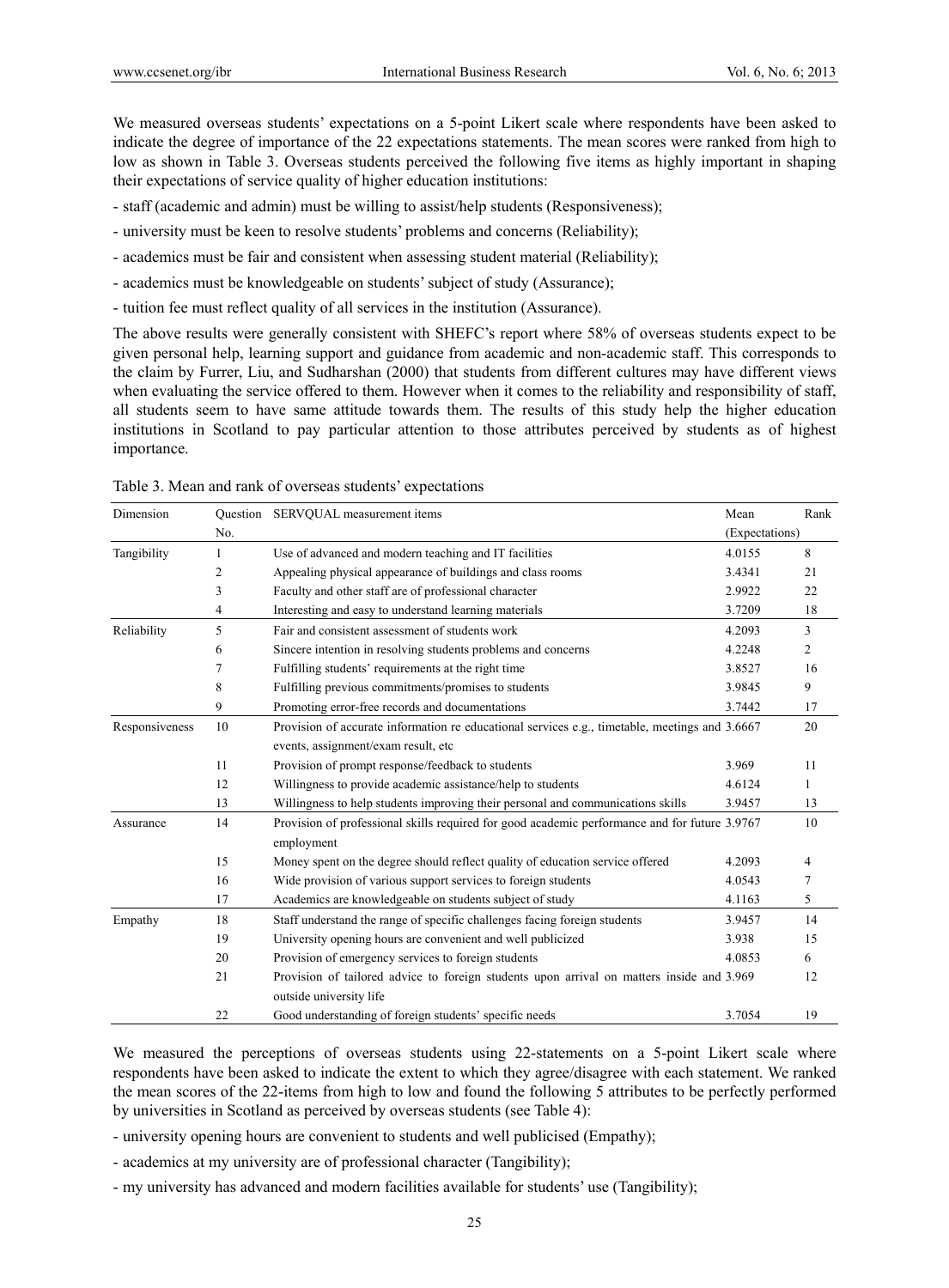- learning material in my university is interesting and easy to understand (Tangibility);
- my university provides a wide range of support services to students (Assurance).

These results are relatively similar to SHEFC's report, especially in regards to the importance of modern facilities, good learning material and professional manner of staff. These items were perceived by overseas students as the most important attributes reflecting the better education service performance offered by higher education universities in Scotland.

| Dimension      |              | Question SERVQUAL measurement items                                                               | Mean          | Rank         |
|----------------|--------------|---------------------------------------------------------------------------------------------------|---------------|--------------|
|                | No.          |                                                                                                   | (Perceptions) |              |
| Tangibility    | $\mathbf{1}$ | My university has advanced and modern teaching and IT facilities                                  | 3.6977        | 3            |
|                | 2            | My university has appealing physical appearance of buildings and class rooms                      | 3.5659        | 7            |
|                | 3            | Faculty and other staff at my university are of professional character                            | 3.7209        | 2            |
|                | 4            | My university provides interesting and easy to understand learning materials                      | 3.6667        | 4            |
| Reliability    | 5            | Academics provide fair and consistent assessment to students work                                 | 3.5349        | 9            |
|                | 6            | My university shows sincere intention in resolving students problems and concerns                 | 3.3721        | 14           |
|                | 7            | My university fulfils students' requirements at the right time                                    | 3.0698        | 22           |
|                | 8            | My university fulfils its commitments/promises to students                                        | 3.1705        | 20           |
|                | 9            | My university promotes error-free records and documentations                                      | 3.2171        | 18           |
| Responsiveness | 10           | My university provides accurate information re educational services e.g., timetable, 3.5039       |               | 10           |
|                |              | meetings and events, assignment/exam result, etc                                                  |               |              |
|                | 11           | My university provides prompt response/feedback to students                                       | 3.186         | 19           |
|                | 12           | Staff at my university are willing to provide academic assistance to students when needed 3.5659  |               | 8            |
|                | 13           | Staff at my university are willing to help students improving their personal and 3.2248           |               | 17           |
|                |              | communications skills                                                                             |               |              |
| Assurance      | 14           | Students are given the professional skills they require for good academic performance and 3.3023  |               | 15           |
|                |              | for future employment                                                                             |               |              |
|                | 15           | I am confident that the money I spent on the degree worth the quality of education service 3.1395 |               | 21           |
|                |              | offered                                                                                           |               |              |
|                | 16           | My university offers various support services to foreign students                                 | 3.6434        | 5            |
|                | 17           | Academics at my university are knowledgeable on students subject of study                         | 3.4961        | 11           |
| Empathy        | 18           | Staff at my university understand the range of specific challenges facing foreign students 3.4419 |               | 12           |
|                | 19           | My university has convenient opening hours which are well publicized                              | 3.9612        | $\mathbf{1}$ |
|                | 20           | My university provides emergency services to foreign students                                     | 3.3798        | 13           |
|                | 21           | My university gives tailored advice to foreign students upon arrival on matters inside and 3.6124 |               | 6            |
|                |              | outside university life                                                                           |               |              |
|                | 22           | Staff at my university understand the specific needs of foreign students                          | 3.2326        | 16           |

Table 4. Mean and ranking of overseas students' perceptions

# *4.2 Perceptions – Expectation Gap*

To find out if there is a *gap* between students' expectations and perceptions and whether the gap is positive/negative, we compared the mean scores of the 22 items of each of them applying an 'item-by-item' analysis. The results as shown in Table 5 were generally unsatisfactory. The mean score of each perception item was below the expectation mean score, except for three items 2, 3 and 19. Similar to Hill's study (1997), we found a clear gap between the mean scores of students' perception and expectation in relation to the prompt response and feedback' provided to students. This could imply that the Scottish Universities need to pay greater attention to improve staff's response/feedback to students.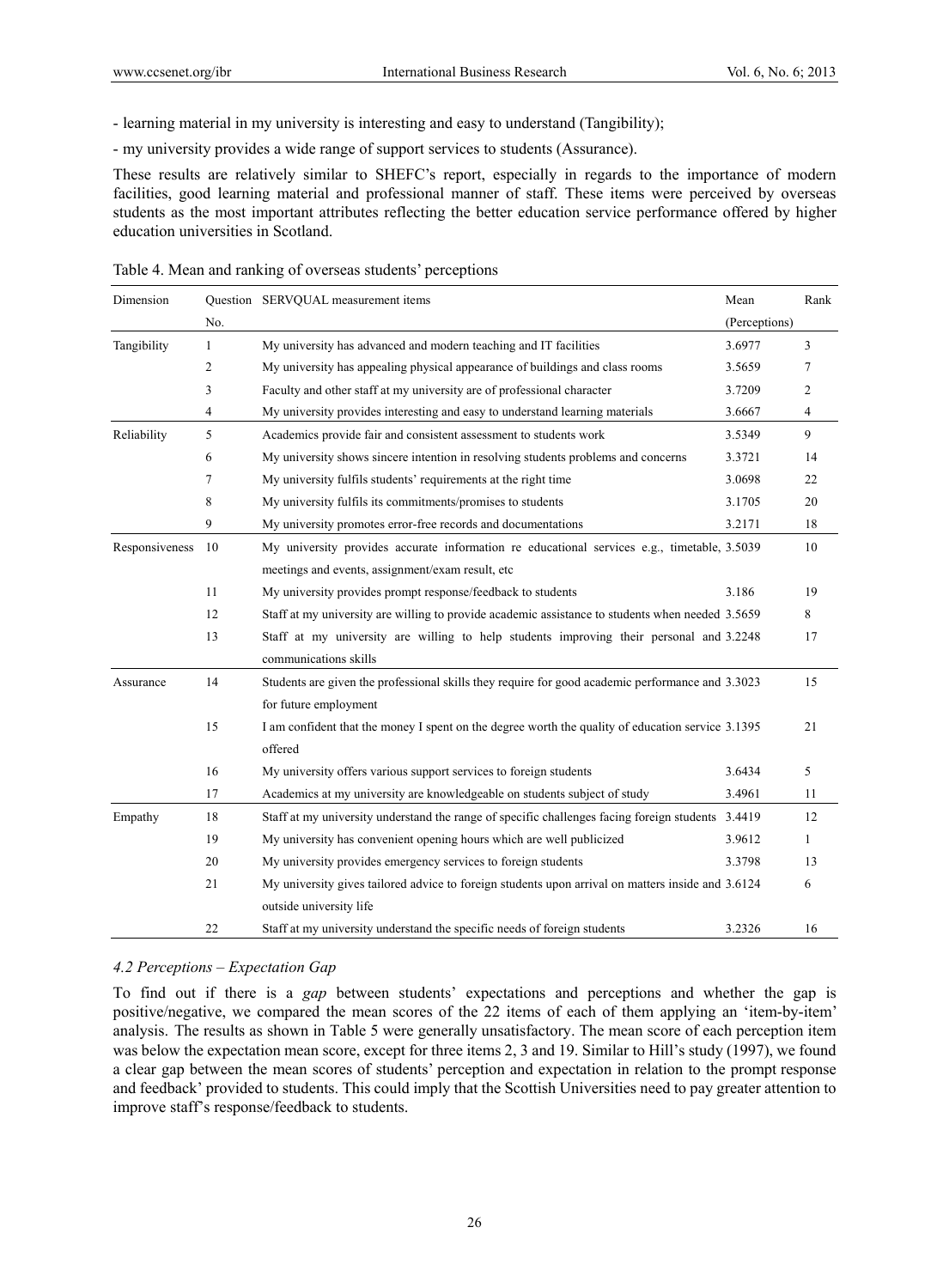| Dimension      | Question No.   | Mean          | Mean           | SERVQUAL Confirmation (gap=P-E) |                | Rank P value |
|----------------|----------------|---------------|----------------|---------------------------------|----------------|--------------|
|                |                | (Perceptions) | (Expectations) |                                 |                |              |
| Tangibility    |                | 3.6977        | 4.0155         | $-0.3178$                       | 17             | $0.013*$     |
|                | $\overline{c}$ | 3.5659        | 3.4341         | 0.1318                          | 21             | 0.239        |
|                | 3              | 3.7209        | 2.9922         | 0.7287                          | 22             | $0.000$ ***  |
|                | 4              | 3.6667        | 3.7209         | $-0.0542$                       | 19             | 0.627        |
| Reliability    | 5              | 3.5349        | 4.2093         | $-0.6744$                       | 10             | $0.000$ ***  |
|                | 6              | 3.3721        | 4.2248         | $-0.8527$                       | 3              | $0.000$ ***  |
|                |                | 3.0698        | 3.8527         | $-0.7829$                       | 6              | $0.000$ ***  |
|                | 8              | 3.1705        | 3.9845         | $-0.8140$                       | $\overline{4}$ | $0.000$ ***  |
|                | 9              | 3.2171        | 3.7442         | $-0.5271$                       | 12             | $0.000$ ***  |
| Responsiveness | 10             | 3.5039        | 3.6667         | $-0.1628$                       | 18             | 0.179        |
|                | 11             | 3.186         | 3.969          | $-0.7830$                       | 5              | $0.000$ ***  |
|                | 12             | 3.5659        | 4.6124         | $-1.0465$                       | 2              | $0.014**$    |
|                | 13             | 3.2248        | 3.9457         | $-0.7209$                       | $\overline{7}$ | $0.000$ ***  |
| Assurance      | 14             | 3.3023        | 3.9767         | $-0.6744$                       | 9              | $0.000$ ***  |
|                | 15             | 3.1395        | 4.2093         | $-1.0698$                       | 1              | $0.000$ ***  |
|                | 16             | 3.6434        | 4.0543         | $-0.4109$                       | 15             | $0.000$ ***  |
|                | 17             | 3.4961        | 4.1163         | $-0.6202$                       | 11             | $0.000$ ***  |
| Empathy        | 18             | 3.4419        | 3.9457         | $-0.5038$                       | 13             | $0.000$ ***  |
|                | 19             | 3.9612        | 3.938          | 0.0232                          | 20             | 0.952        |
|                | 20             | 3.3798        | 4.0853         | $-0.7055$                       | 8              | $0.000$ ***  |
|                | 21             | 3.6124        | 3.969          | $-0.3566$                       | 16             | $0.000$ ***  |
|                | 22             | 3.2326        | 3.7054         | $-0.4728$                       | 14             | $0.000$ ***  |

Table 5. Service confirmation  $(Gap = P-E)$  by items

Notes: Significant level = \*p  $\leq$  0.05 \*\* p  $\leq$  0.01 \*\*\* p  $\leq$  0.001.

The paired-sample t-test was used to test the research hypothesis. The result above in Table 5 indicates that item 1 for tangibility dimension showed significant difference between overseas students' expectations and perceptions at p≤0.05, while item 3 for tangibility dimension, items 5–9 for reliability dimension, items 11 and 13 for responsiveness dimension, items 14–17 for assurance dimension and items 18, 20, 21 and 22 for empathy dimension were all significant at  $p≤0.001$ . Item 12 was the only one that is significant at  $p≤0.01$ . Therefore, we can conclude that there is significant difference between overseas students' expectations and perceptions of the higher education services offered to them by Scottish universities, thus we tend to accept the alternate hypothesis ( $H1$ ) for all items, but item 2, 4, 10 and 19. For these four particular items the significance level being at  $p \le 0.5$ implies that *NO* significant difference between students' expectations and perceptions, thus we tend to accept the null hypothesis (*H0*) for these four items.

We applied the same procedure again but this time in a 'dimension-by-dimension' analysis to ascertain the *gap* between students' expectations and perceptions. We simply summed the mean scores of each dimension for both perceptions [P] and expectations [E] and divided by the total number of items related to a single dimension. We then compared them together applying the following simple equation  $[P1 + P2 + P3 + P4 \div 4 - E1 + E2 + E3 + E4$  4] to find out the overall quality of educational service delivered by Scottish universities (Centeno et al., 2008). The results shown in Table 6 were unsatisfactory because the mean scores of students' perceptions were lower than the mean scores of expectations for each dimension.

| Dimension            | Ouestion | Perceptions | Expectations |        |           | <b>SERVOUAL</b> | Rank                   |  |
|----------------------|----------|-------------|--------------|--------|-----------|-----------------|------------------------|--|
|                      | No       | Mean        | Standard     | Mean   | Standard  |                 | Confirmation (Gap=P-E) |  |
|                      |          |             | Deviation    |        | Deviation |                 |                        |  |
| Tangibility          | 1-4      | 3.2268      | 0.8426       | 3.5407 | 0.9443    | $-0.3139$       |                        |  |
| Reliability          | 5-9      | 3.2729      | 0.8703       | 4.0031 | 0.9491    | $-0.7302$       |                        |  |
| Responsiveness 10-13 |          | 3.3702      | 0.9291       | 4.0484 | 1.4309    | $-0.6782$       |                        |  |
| Assurance            | 14-17    | 3.3953      | 0.8866       | 4.0891 | 0.9823    | $-0.6938$       | 2                      |  |
| Empathy              | 18-22    | 3.5256      | 1.094        | 3.9287 | 0.9327    | $-0.4031$       | 4                      |  |

Table 6. Service confirmation  $(Gap = P-E)$  by dimensions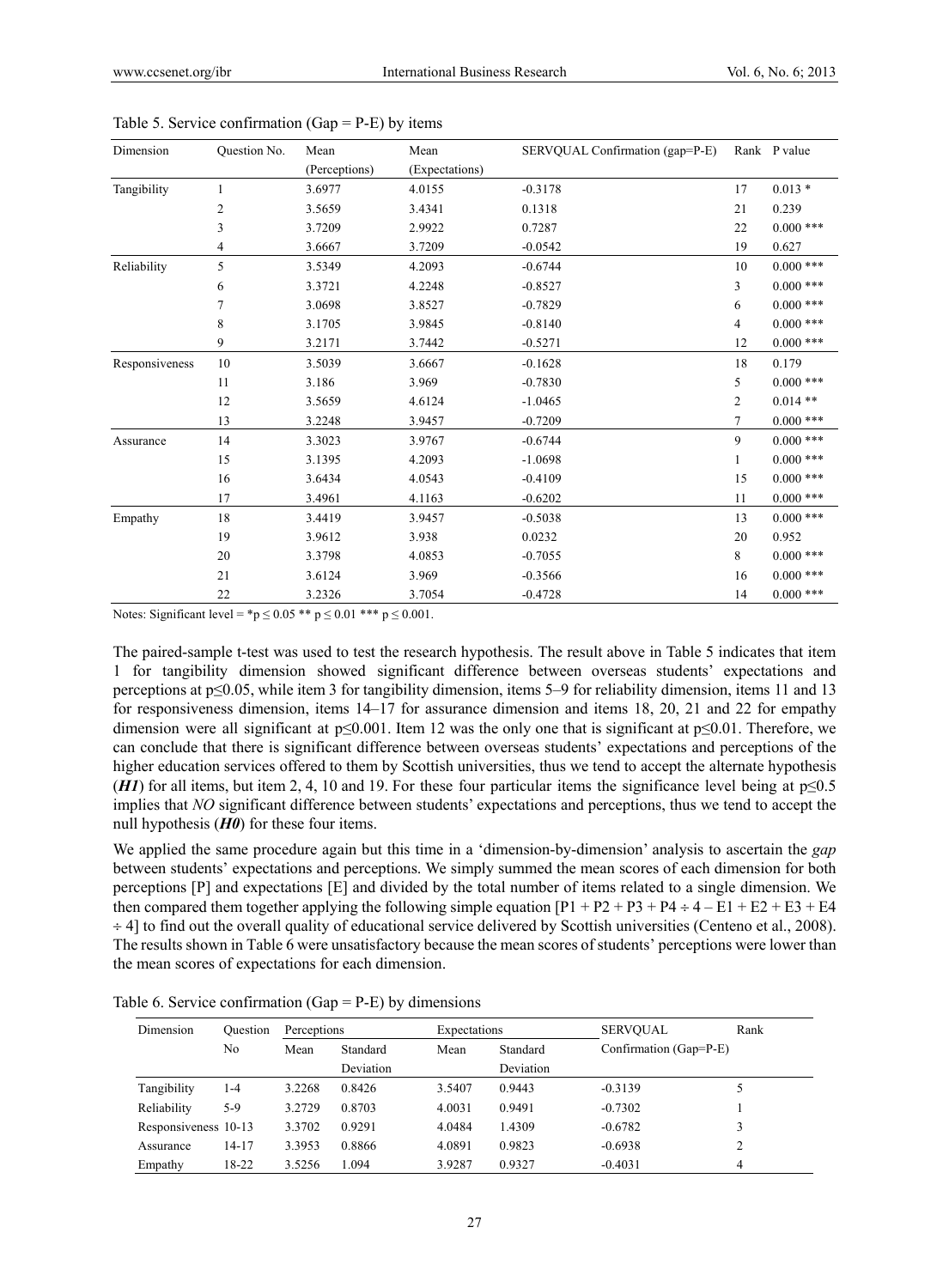As seen in Table 6 reliability has been perceived by overseas students as the worst service dimension  $[P-E]$ -0.7302], while tangibility dimension showed the least perceptual gap  $[P-E = -0.3139]$ . The results in Tables 6 and 5 showed that the overall quality for each service dimension still has not met overseas Chinese and Taiwanese students' expectations. This implies that higher education universities still fall short in achieving desirable service quality from overseas Chinese and Taiwanese students' perspective.

#### **5. Conclusion and Implications**

The findings revealed that there is a clear gap between overseas students' expectations and perceptions of educational services in Scottish universities. The areas that were perceived to be less satisfactory to students are; staff's willingness to help overseas students, staff's sincerity in resolving students' problems, and quality of feedback given by academics. Our results in this regard are generally similar to those of previous research and industry reports. We believe that the success of higher education service in Scotland might be dependent on the way that the Scottish universities will respond to the 'perception-expectation' gap that was expressed by overseas students. We also believe that the sustainability of the growth rate of overseas students attending Scottish universities requires some improvement in educational service quality and better understanding of cross-cultural differences.

Mead (2005) and Furrer et al. (2000) suggest that cultural diversity provides several opportunities and challenges, which if they are analysed carefully, many economic benefits can be gained. Therefore, Scottish HE institutions may have to think about the extent of standardization-customization of their services to satisfy the varying expectations of overseas versus home students. It is also essential for Scottish universities to realize that the higher education market is made up of both local and overseas students, and that satisfying their expectations will probably generate positive word-of-mouth communications.

One of the service gaps found in this study is the lack of prompt responses given by staff to students. Higher education institutions should therefore deploy their staff in an efficient manner, for which good service can be delivered. Looy, Dierdonck and Gemmel (1998) suggest that planning and scheduling of service staff should be integrated with the management of other resource and positioned within a framework of manpower planning.

Few limitations must be acknowledged in this study. Due to constraints of time and cost, only quantitative research was used. It is suggested that a more intensive and flexible qualitative research regime can be employed to further probe student' insights, and can also inform more specific content in quantitative research. This study investigated only overseas Chinese and Taiwanese students' expectations and perceptions. Future research should consider other nationalities of foreign students to gain broader understanding of overseas students' concerns/requirements. On-line learning is growing in prosperity, and the service quality for this type of education should also be investigated. This study was done in five universities in Scotland which might affect the generalisability of the results to other countries.

#### **References**

- Aldridge, S., & Jennifer, R. (1998). Measuring Customer Satisfaction in Higher Education. *Quality Assurance in Education*, *6*(4), 197-204. http://dx.doi.org/10.1108/09684889810242182
- Arnould, E., Price, L., & Zinkhan, G. (2002). *Consumers* (2nd ed.). McGraw Hill.
- Bitner, M. J. (1990). Evaluating Service Encounters: The Effects of Physical Surroundings and Employee Responses. *Journal of Marketing*, *54*(2), 69-82. http://dx.doi.org/10.2307/1251871
- Buttle, F. (1995). SERVQUAL: Review, Critique, Research Agenda. *European Journal of Marketing, 30*, 8-32. http://dx.doi.org/10.1108/03090569610105762
- Centeno, E., Harker, M., Ibrahim, E., & Wang, L. W. (2008). What is Postgraduate Marketing Education for? Observations from the UK. *European Business Review*, *20*(6), 547-566. http://dx.doi.org/10.1108/09555340810913557
- Churchill, G. A. Jr., Brown, T. J., & Paul, J. P. (1993). Improving the Measurement of Service Quality. *Journal of Retailing*, *69*(1), 127-139. http://dx.doi.org/10.1016/S0022-4359(05)80006-5
- Coulthard, J. M. (2004). Measuring Service Quality A Review and Critique of Research using SERVQUAL. *International Journal of Market Research*, *46*(4), 479-497.
- Cronin, J. J., & Steven, A. T. (1992). Measuring Service Quality: A Re-examination and Extension. *Journal of Marketing*, *56*, 55-68. http://dx.doi.org/10.2307/1252296
- Cronin, J. J., & Steven, A. T. (1994). SERVPERF Versus SERVQUAL: Reconciling Performance based and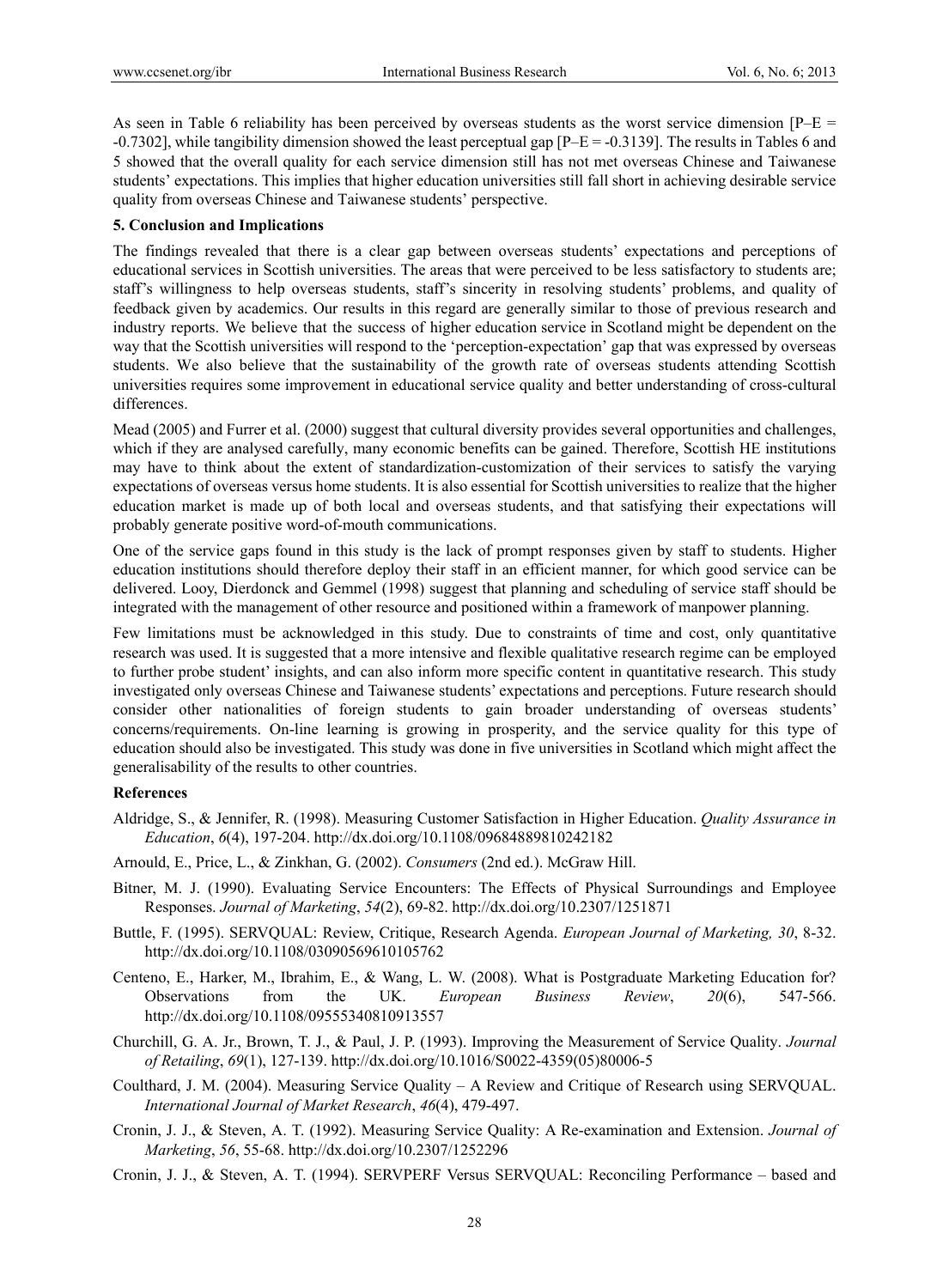perception – Minus – expectations Measurement of Service Quality. *Journal of Marketing*, *58*, 125-131. http://dx.doi.org/10.2307/1252256

- Cuthbert, P. (1996). Managing service quality in HE: Is SERVQUAL the Answer? Part 1. *Managing Service quality Bedford*, *6*(3), 11-16. http://dx.doi.org/10.1108/09604529610109701
- Furrer, O., Shaw-Ching, B. L., & Sudharshan, D. (2000). The Relationships Between Culture and Service Quality Perceptions. *Journal of Service Research*, *2*(4), 355-371. http://dx.doi.org/10.1177/109467050024004
- Guilford, J. P. (1978). *Fundamental Statistics in Psychology and Education* (6th ed.). McGraw-Hill.
- Hill, F. (1997). The implication of service quality theory for British Higher Education: An Exploratory Longitudinal Study. *Journal of General Education*, *46*(3), 207-231.
- Hoffman, K. D., & Bateson, J. E. G. (1997). *Essentials of Services Marketing*. Fort Worth: Dryden Press.
- Kerlin, C. A. (2000). *Measuring Student Satisfaction with the Service Processes of Selected Student Educational Support Services at Everett Community College*. (Unpublished doctoral dissertation). The Oregon State University, Oregon.
- Kumar, V., Aaker, D. A., & Day, G. S. (2002). *Essentials of Marketing Research* (2nd ed.). John Wiley and Sons, INC.
- Lehtinen, U., & Lehtinen, J. R. (1982). Service Quality: A Study of Quality Dimensions. (Unpublished working paper). Helsinki: Service Management Institute, Finland.
- Looy, B. V., Dierdonck, R. V., & Gemmel, P. (1998). *Services Management: An Integrated Approach*. Financial Times Pitman Publishing.
- Malhotra, N. K. (2004). *Marketing Research: An Applied Orientation* (4th ed.). Pearson Education, Inc.
- Mead, R. (2005). *International Management: Cross Culture Dimensions* (3rd ed.). Blackwell.
- Parasuraman, A., Zeithaml, V. A., & Berry, L. L. (1985). A Conceptual Model of Service Quality and its Implications for Future Research. *Journal of Marketing*, *49*, 41-50. http://dx.doi.org/10.2307/1251430
- Parasuraman, A., Zeithaml, V. A., & Berry, L. L. (1988). SERVQUAL: A Multiple Item Scale for Measuring Consumer Perceptions of Service Quality. *Journal of Retailing*, *64*(1), 14-40.
- Parasuraman, A., Zeithaml, V. A., & Berry, L. L. (1994). Reassessment of Expectations as a Comparison Standard in Measuring Service Quality: Implications for Further Research. *Journal of Marketing*, *58*, 111-124. http://dx.doi.org/10.2307/1252255
- Ruby, C. A. (1996). *Assessment of Student Satisfaction with Selected Student Support Services Using the SERVQUAL Model of Customer Satisfaction*. (Unpublished doctoral dissertation). Ohio University, USA.
- Scottish Higher Education founding council. (2003a). Baseline report part 7, International students and links. Retrieved from http://www.shefc.ac.uk
- Scottish Higher Education founding council. (2003b). Survey of Student Experience. Retrieved April 2003 from http://www.shefc.ac.uk
- Scottish Higher Education founding council. (2005). Baseline report 1st update. Retrieved form http://www.shefc.ac.uk
- Seymour, D. T. (1992). It's All in the Attitude, on Q: Causing Quality in Higher Education. *American Council on Education and Macmillan Publishing Company*, pp. 126-141.
- Soutar, G. N., McNeil, M., & Lim, K. (1996). Service Quality in Educational Institutions: A foreign Student View. *Journal of Marketing for Higher Education*, *7*(2), 85-94. http://dx.doi.org/10.1300/J050v07n02\_07
- Suba, K. G. (1997). *School Quality Satisfaction Survey: Assessing Expectation for and Satisfaction with Quality of Education Provided by Elementary Schools*. (Unpublished Doctoral Dissertation). The Pennsylvania State University, Pennsylvania.
- Tomkovick, C., Al-Khatib, J., Baradwaj, B. G., & Jones, S. I. (1996). An Assessment of the Service Quality Provided to Foreign Students at US Business Schools. *Journal of Education for Business*, *61*(3), 130-135. http://dx.doi.org/10.1080/08832323.1996.10116772
- Treasury Committee. (2005). Impact of China on the World & UK Economy. University UK. Retrieved from http://www.universitiesuk.ac.uk